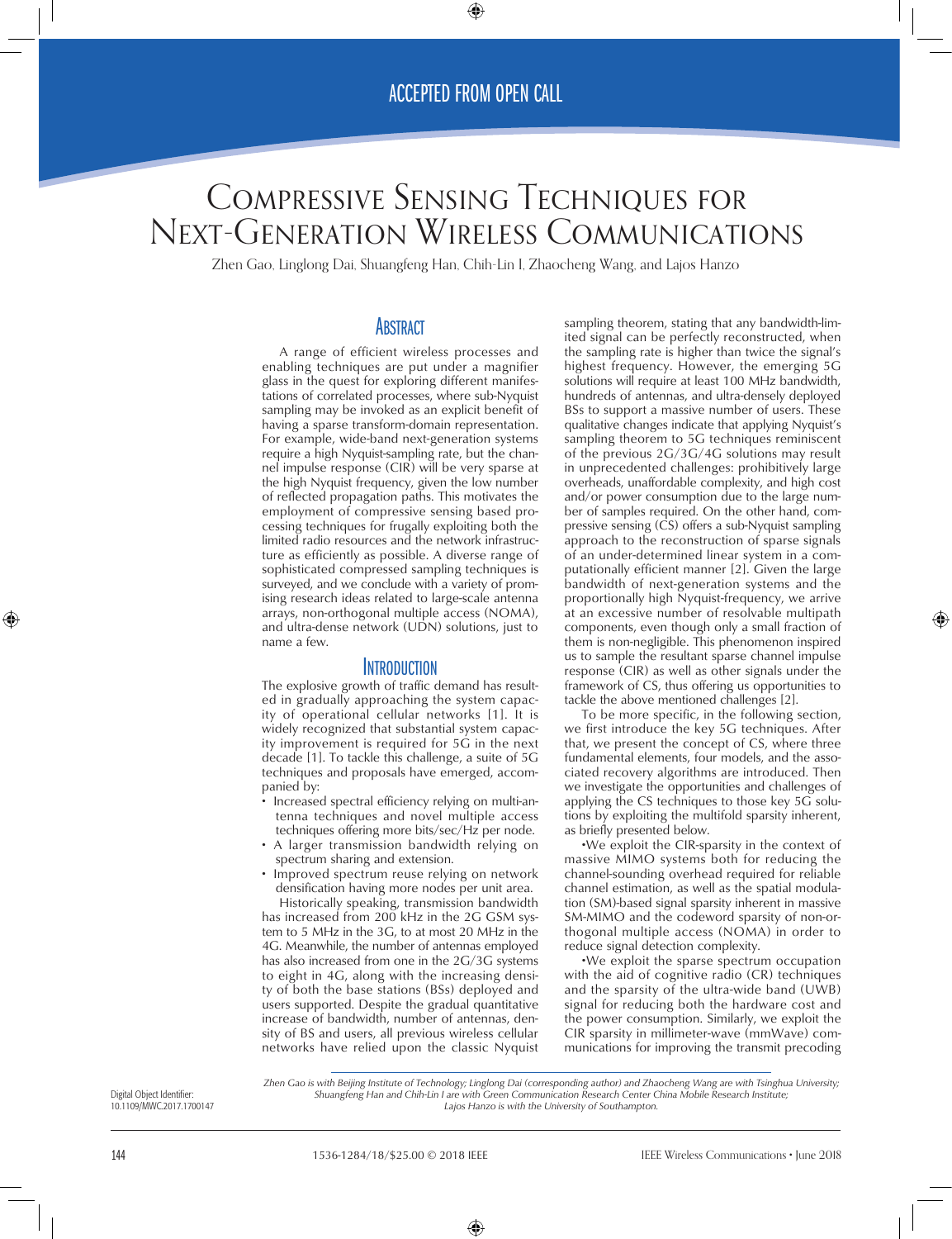

emerged. **FIGURE 1.** Three promising technical directions for 5G.

performance as well as for reducing the CIR estimation overhead.

•Finally, we exploit the sparsity of the interfering base stations (BSs) and of the traffic load in ultra-dense networks (UDN), where sparsity can be capitalized on by reducing the overheads required for inter-cell-interference (ICI) mitigation, for coordinated multiple points (CoMP) transmission/reception, for large-scale random access and for traffic prediction.

We believe that these typical examples can further inspire the conception of a plethora of potential sparsity exploration and exploitation techniques. Our hope is that you valued colleague might also become inspired to contribute to this community-effort.

# KEY TECHNICAL DIRECTIONS IN 5G

The celebrated Shannon capacity formula indicates the total network capacity can be approximated as

$$
C_{\text{network}} \approx \sum_{i}^{I} \sum_{j}^{J} W_{i,j} \log_2(1 + \rho_{i,j}),
$$
 (1)

where *i* and *j* are the indices of cells and channels, respectively, *I* and *J* are the numbers of cells and channels, respectively, and  $W_{i,j}$  and  $\rho_{i,j}$ are the associated bandwidth and signal-to-interference-plus-noise ratio (SINR), respectively. As shown in Fig. 1 at a glance, increasing C<sub>network</sub> for next-generation systems relies on achieving an increased spectral efficiency with a larger number of channels, for example by spatial-multiplexing MIMO; an increased transmission bandwidth including spectrum sharing and extension; and better spectrum reuse relying on more cells per area for improving the area-spectral-efficiency (ASE). We elaborate further in the following paragraphs

Increased Spectral Efficiency: Increased spectral efficiency can be achieved with the following approach, for example. First, massive multi-antenna aided spatial-multiplexing techniques can substantially boost system capacity, although both the channel estimation in massive MIMO [3, 4] and the signal detection of massive spatial modulation (SM)-MIMO [5] remain challenging issues. Second, NOMA techniques are theoretically capable of supporting more users than conventional orthogonal multiple access (OMA) under the constraint of limited radio resources, but the

optimal design of sparse codewords capable of approaching the NOMA capacity remains an open problem at the time of this writing [6].

Larger Transmission Bandwidth: Larger transmission bandwidth may be invoked relying on both CR [7, 8] and UWB [9, 10] techniques, both of which can coexist with licensed services under the umbrella of spectrum sharing, where the employment of sub-Nyquist sampling is of salient importance. As another promising candidate, mmWave communications is capable of facilitating high data rates with the aid of its wider bandwidth [1, 11, 12]. However, due to the limited availability of hardware at a low cost and owing to its high path-loss, both channel estimation and transmit precoding are more challenging in mmWave systems than those in existing cellular systems.

Better Spectrum Reuse: Better spectrum reuse can be realized with the aid of small cells [1], which improves the ASE expressed in b/s/Hz/ km<sup>2</sup>. However, how to realize interference mitigation, CoMP transmission/reception and massive random access imposes substantial challenges [13–15].

## Compressive Sensing Theory

Naturally, most continuous signals from the real world exhibit some inherent redundancy or correlation, which implies that the effective amount of information conveyed by them is typically lower than the maximum amount carried by uncorrelated signals in the same bandwidth [2]. This is exemplified by the inter-sample correlation of so-called voiced speech segments, by adjacent video pixels, correlated fading channel envelopes, and so on. Hence, the number of effective degrees of freedom of the corresponding sampled discrete time signals can be much smaller than that potentially allowed by their dimensions. This indicates that these correlated time-domain (TD) signals typically can be represented by many fewer samples in the frequency-domain (FD) [2], because correlated signals only have a few non-negligible low-frequency FD components. Just to give a simple example, a sinusoidal signal can be represented by a single non-zero frequency-domain tone after the transformation by the Fast Fourier transformation (FFT). Sometimes this is also referred to as the energy-compaction

The explosive growth of traffic demand has resulted in gradually approaching the system capacity of operational cellular networks [1]. It is widely recognized that substantial system capacity improvement is required for 5G in the next decade [1]. To tackle this challenge, a suite of 5G techniques and proposals have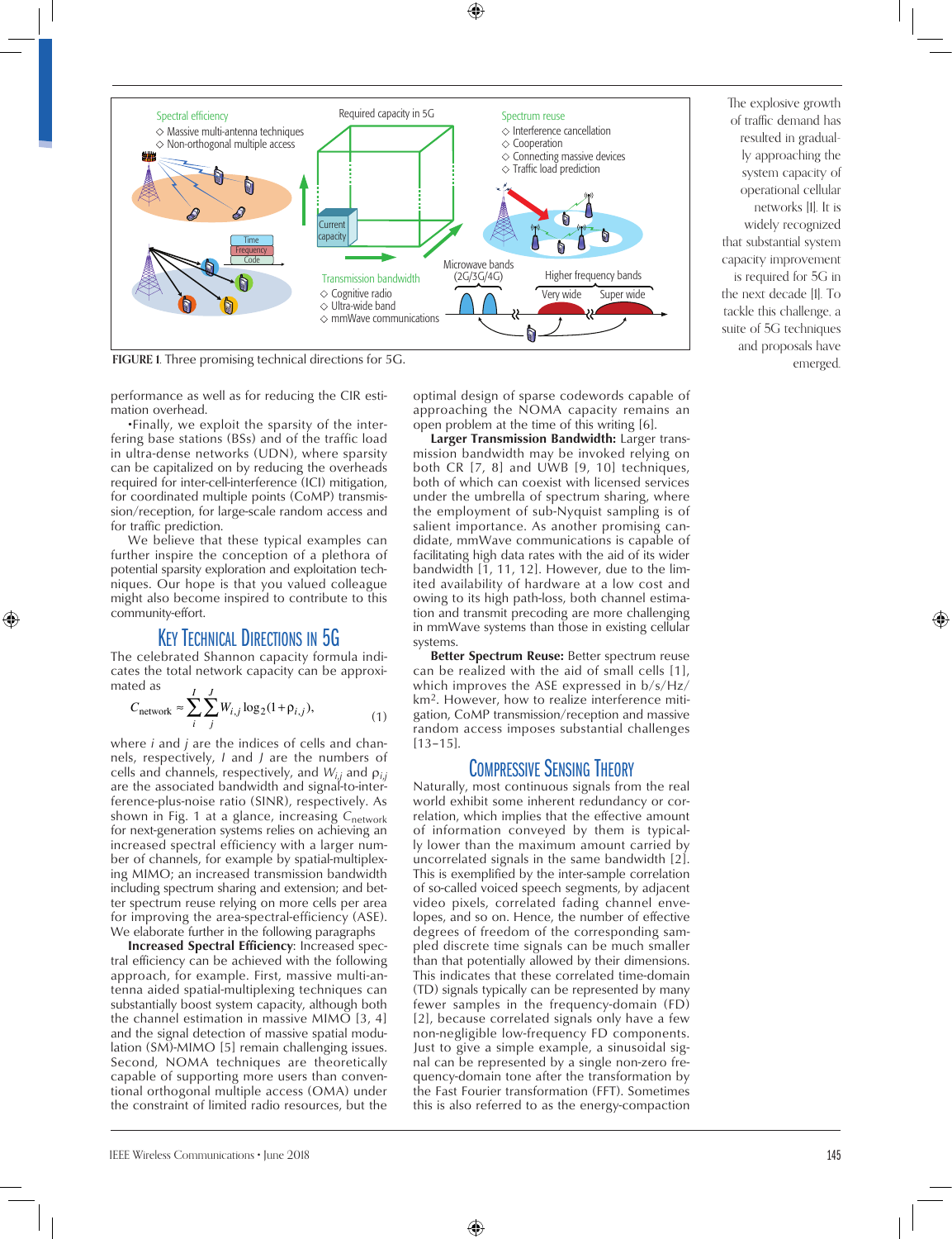| Types of model | CS models                                          | <b>Mathematical expression</b>                                                                                                                                                                                                                                                   | <b>Illustration</b>                                                                                                                                    |
|----------------|----------------------------------------------------|----------------------------------------------------------------------------------------------------------------------------------------------------------------------------------------------------------------------------------------------------------------------------------|--------------------------------------------------------------------------------------------------------------------------------------------------------|
| Model (1)      | Standard CS model [2]                              | $y = \Phi x = \Phi \psi s = \Theta$                                                                                                                                                                                                                                              | $\theta = \Phi \Psi$                                                                                                                                   |
| Model (2)      | Signal separation by sparse<br>representations [2] | $\tilde{\mathbf{y}} = \sum_{p=1}^{P} \Theta_p \mathbf{s}_p = \Theta_1 \mathbf{s}_1 + \sum_{\substack{p=2 \text{interference}}}^{P} \Theta_p \mathbf{s}_p = \Theta \mathbf{s}$<br>$\Theta = [\Theta_1, \Theta_2, \cdots, \Theta_P], \mathbf{s} = [s_1^T, s_2^T, \cdots, s_P^T]^T$ | $s_p$ and $\mathbf{\Theta}_p$ are the pth sparse signal and the pth measurement<br>matrix, respectively, s is the sparse aggregate signal              |
| Model (3)      | Block sparse signal [2]                            | $y = \Theta s$ , s appears the block sparsity, e.g.,<br>$\mathbf{s} = \underbrace{[s_1 \cdots s_d}_{s^T[1]} \underbrace{s_{d+1} \cdots s_{2d}}_{s^T[2]} \cdots \underbrace{s_{N-d+1} \cdots s_N}_{s^T[1]}]^{\mathrm{T}}$                                                         | $dL = N$ , and $s^{T}[l]$ for $1 \le l \le L$ has non-zero Euclidean norm for<br>at most $k$ indices                                                   |
| Model (4)      | Multiple vector<br>measurement (MMV) [2]           | $[y_1, y_2, \cdots, y_p] = \Theta[s_1, s_2, \cdots, s_p], \{s_p\}_{p=1}^p$ share the<br>identical or partially common sparsity pattern                                                                                                                                           | $\mathsf{s}_p$ and $\mathsf{y}_p$ for $1 \leq p \leq P$ are the sparse signal and measured<br>signal associated with the pth observation, respectively |

**TABLE 1.** Typical CS Models.

property of the FFT. Against this background, CS theory has been developed and applied in diverse fields, which shows that the sparsity of a signal can indeed be exploited to recover a replica of the original signal from fewer samples than that required by the classic Nyquist sampling theorem.

To briefly introduce CS theory, we consider the sparse signal  $x \in \mathbb{C}^{n \times 1}$  having the sparsity level of  $k$  (i.e., **x** has only  $k \ll n$  non-zero elements), which is characterized by the measurement matrix of  $\Phi$  $\in \mathbb{C}^{m \times n}$  associated with  $m \ll n$ , where  $y = \Phi x \in$ C*m*×1 is the measured signal. In CS theory, the key issue is how to recover  $x$  by solving the under-determined set of equations  $y = \Phi x$ , given y and  $\Phi$ . Generally, x may not exhibit sparsity itself, but it may exhibit sparsity in some transformed domain, which is formulated as  $x = \Psi s$ , where  $\Psi$  is the transform matrix and s is the sparse signal associated with the sparsity level *k*. Hence, we can formulate the standard CS Model (1) of Table 1. Additionally, we can infer from the standard CS Model (1) of Table 1 the equally important Models (2), (3), and (4) of Table 1, which can provide more reliable compression and recovery of sparse signals, when some of the specific sparse properties of practical applications are considered. Specifically, Model (2) is capable of separating multiple sparse signals  ${s_p}_{p=1}^p$  associated with different measurement matrices  ${\{\Theta_p\}}_{p=1}^P$  by recovering the aggregate sparse signal  $\mathbf{s}' = [\mathbf{s}_1^\top, \mathbf{s}_2^\top, \dots, \mathbf{s}_p^\top]^\top$ ; Model (3) has the potential to improve the estimation performance of s by exploiting the block sparsity of s, as shown in Table 1; Model (4) is capable of enhancing the estimation performance of *P* sparse signals  $\{s_p\}_{p=1}^P$ , when their identical/partially common sparsity pattern is exploited.

Considering the standard CS model, we arrive at the three fundamental elements of CS theory as follows:

- Sparse Transformation: Sparse transformation is for CS, since finding a suitable transform matrix Y can efficiently transform the original (nonsparse) signal  $x$  into the sparse signal  $s$ .
- Sparse Signal Compression: Sparse signal compression refers to the design of  $\phi$  or  $\theta = \phi \Psi$ .  $\phi$ should reduce the dimension of measurements, while minimizing the information loss imposed,

which can be quantified in terms of the coherence or restricted isometry property (RIP) of  $\Phi$ or  $\theta$  [2].

• Sparse Signal Recovery: Sparse signal recovery algorithms are important for the reliable reconstruction of  $x$  or  $s$  from the measured signal  $y$ . In particular, the CS algorithms widely applied in wireless communications can be mainly divided into the following three categories.

Convex Relaxation Algorithms: Convex relaxation algorithms, such as basis pursuit (BP) as well as BP de-noising (BPDN), and so on, can formulate the CS problem as a convex optimization problem and solve them using convex optimization software such as CVX [2]. For instance, the CS problem for Model (1) of Table 1 can be formulated as a Lagrangian relaxation of a quadratic program as

$$
\hat{\mathbf{s}} = \arg\min_{\mathbf{s}} \|\mathbf{s}\|_{1} + \lambda \|\mathbf{y} - \Theta \mathbf{s}\|_{2},
$$
\n(2)

with  $||\cdot||_1$  and  $||\cdot||_2$  being *l*<sub>1</sub>-norm and *l*<sub>2</sub>-norm operators, respectively, and  $\lambda > 0$ , and the resultant algorithms belong to the BPDN family. These algorithms usually require a small number of measurements, but they are complex, for example, the complexity of the BP algorithm is on the order of *O*(*m*2*n*3/2) [2].

Greedy Iterative Algorithms: Greedy iterative algorithms can identify the support set in a greedy iterative manner. They have a low complexity and fast speed of recovery, but suffer from a performance loss when the signals are not very sparse. The representatives of these algorithms are orthogonal matching pursuit (OMP), CoSaMP, and subspace pursuit (SP), which have the complexity of *O*(*kmn*) [2].

Bayesian Inference Algorithms: Bayesian inference algorithms like sparse Bayesian learning and approximate message passing infer the sparse unknown signal from the Bayesian viewpoint by considering the sparse priori. The complexity of these algorithms varies from individual to individual. For example, the complexity of Bayesian compressive sensing via belief propagation is *O*(*n*log2*n*) [2].

Note that the algorithms mentioned above have to be further developed for Models (2)-(4)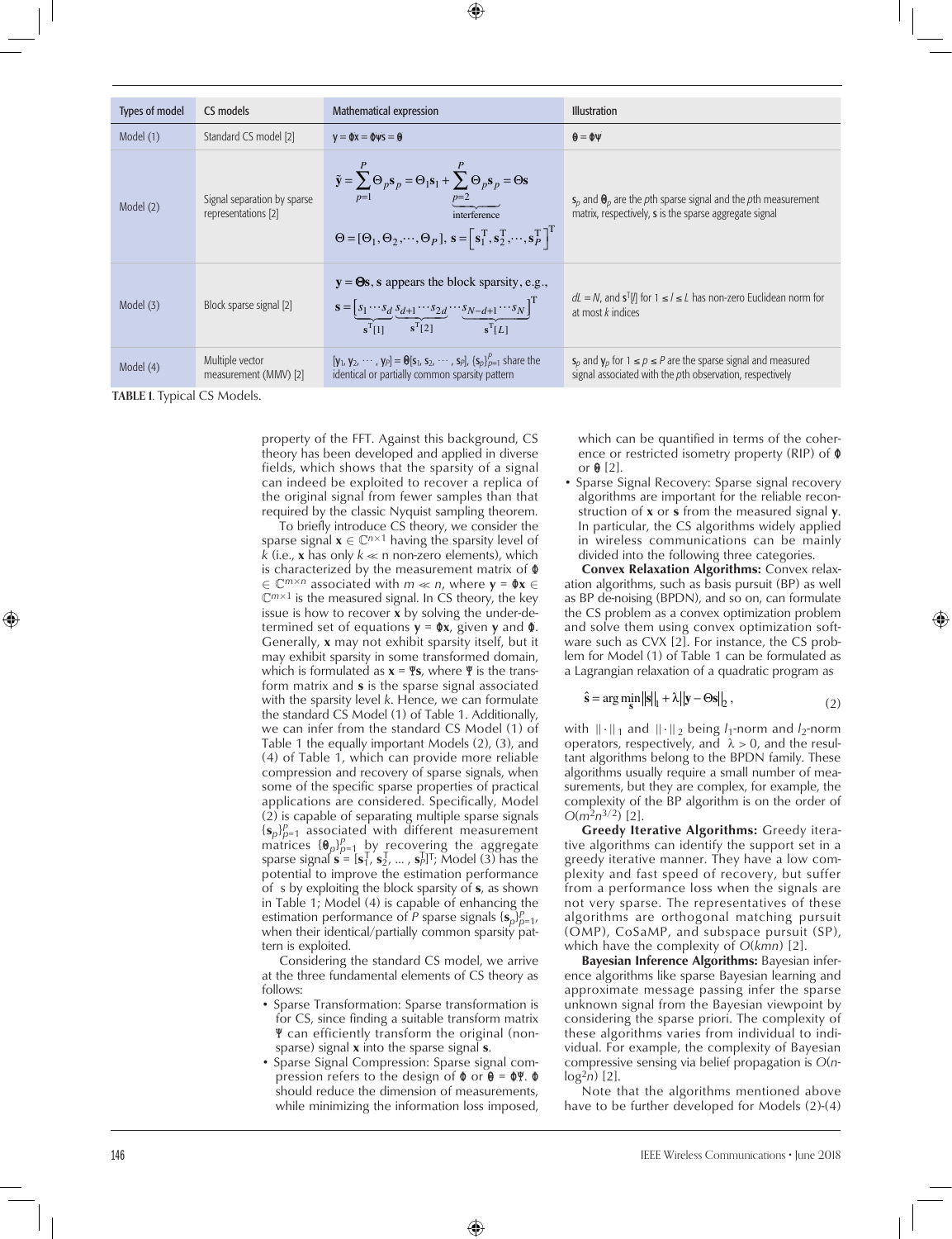of Table 1. For example, the group-sparse BPDN, the simultaneous OMP (SOMP), and the groupsparse Bayesian CS algorithms tailored for MMV Model (4) are promising future candidates [2].

Since the conception of CS theory in 2004, it has been extensively developed, extended and applied to practical systems. Indeed, prototypes for MIMO radar, CR, UWB, and so on based on CS theory have been reported by Eldar's research group [2]. Undoubtedly, the emerging CS theory provides us with a revolutionary tool for reconstructing signals, despite using sub-Nyquist sampling rates [2]. Therefore, how to exploit CS theory in the emerging 5G wireless networks has become a hot research topic [3-5, 7-15]. By exploring and exploiting the inherent sparsity in all aspects of wireless networks, we can create more efficient 5G networks. In the following sections, we will explore and exploit the sparsity inherent in future 5G wireless networks in the context of the three specific technical directions discussed previously.

# Higher Spectral Efficiency

The first technical direction to support the future 5G vision is to increase the spectral efficiency, where massive MIMO, massive SM-MIMO and NOMA schemes constitute promising candidates. This section will discuss how to explore and exploit the sparsity inherent in these key 5G techniques.

# **MASSIVE MIMO SCHEMES**

Massive MIMO employing hundreds of antennas at the BS are capable of simultaneously serving multiple users at an improved spectral-efficiency and energy-efficiency [3, 4]. Although massive MIMO indeed exhibits attractive advantages, a challenging issue that hinders the evolution from the current frequency division duplex (FDD) cellular networks to FDD massive MIMO is the indispensible estimation and feedback of the downlink FDD channels to the transmitter. However, for FDD massive MIMO, the users have to estimate the downlink channels associated with hundreds of transmit and receive antenna pairs, which results in a prohibitively high pilot overhead. Moreover, even if the users have succeeded in acquiring accurate downlink channel state information (CSI), its feedback to the BS requires a high feedback rate. Hence, the codebook-based CSI-quantization and feedback remains challenging, while the overhead of analog CSI feedback is simply unaffordable [4]. By contrast, in time division duplex (TDD) massive MIMO, the downlink CSI can be acquired from the uplink CSI by exploiting the channel's reciprocity, provided that the interference is also similar at both ends of the link. Furthermore, the pilot contamination may significantly degrade the system's performance due to the limited number of orthogonal pilots, which hence have to be reused in adjacent cells [3].

Fortunately, recent experiments have shown that due to the limited number of significant scatterers in the propagation environments and owing to the strong spatial correlation inherent in the co-located antennas at the BS, the massive MIMO channels exhibit sparsity either in the delay domain [3] or angular domain or in both [4]. For massive MIMO channels observed in the delay domain,

the number of paths containing the majority of the received energy is usually much smaller than the total number of CIR taps, which implies that the massive MIMO CIRs exhibit sparsity in the delay domain and can be estimated using the standard CS Model (1) of Table 1, where s is the sparse delay-domain CIR, Q consists of pilot signals, and y is the received signal [3]. Due to the co-located nature of the antenna elements, the CIRs associated with different transmit and receiver antenna pairs further exhibit structured sparsity, which manifests itself in the block-sparsity Model (3) of [3]. Moreover, the BS antennas are usually found at elevated locations with much fewer scatterers around, while the users roam at ground-level and experience rich scatterers. Therefore, the massive MIMO CIRs seen from the BS exhibit only limited angular spread, which indicates that the CIRs exhibit sparsity in the angular domain [4]. Due to the common scatterers shared by multiple users close to each other, the massive multi-user MIMO channels further have the structured sparsity and can be jointly estimated using the MMV Model (4) of Table 1 [4]. Additionally, this sparsity can also be exploited for mitigating the pilot contamination in TDD massive MIMO, where the CSI of the adjacent cells can be estimated with the aid of the signal separation Model (2) for further interference mitigation or for multi-point cooperation.

Remark: Exploiting the sparsity of massive MIMO channels with the aid of CS theory to reduce the overhead required for channel estimation and feedback are expected to solve various open challenges and constitute a hot topic in the field of massive MIMO [3, 4]. However, if the pilot signals of CS-based solutions are tailored to a sub-Nyquist sampling rate, ensuring its compatibility with the existing systems based on the classic Nyquist sampling rate requires further research.

# **MASSIVE SM-MIMO SCHEMES**

In massive MIMO systems, each antenna requires a dedicated radio frequency (RF) chain, which will substantially increase the power consumption of RF circuits when the number of BS antennas becomes large. To circumvent this issue, as shown in Fig. 2, the BS of massive SM-MIMO employs hundreds of antennas, but a much smaller number of RF chains and antennas are activated for transmission. Explicitly, only a small fraction of the antennas are selected for the transmission of classic modulated signals in each time slot. For massive SM-MIMO, a 3-D constellation diagram including the classic signal constellation and the spatial constellation is exploited. Moreover, massive SM-MIMO can also be used in the uplink [5], where multiple users equipped with a single-RF chain, but multiple antennas can simultaneously transmit their SM signals to the BS. In this way, the uplink throughput can also be improved by using SM, albeit at the cost of having no transmit diversity gain. This problem can be mitigated by activating a limited fraction of the antennas.

Due to the potentially higher number of transmit antennas than the number of activated receive antennas, signal detection and channel estimation in massive SM-MIMO can be a large-scale under-determined problem. The family of optimal maximum likelihood or near-optimal sphere

Although massive MIMO indeed exhibits attractive advantages, a challenging issue that hinders the evolution from the current frequency division duplex (FDD) cellular networks to FDD massive MIMO is the indispensible estimation and feedback of the downlink FDD channels to the transmitter.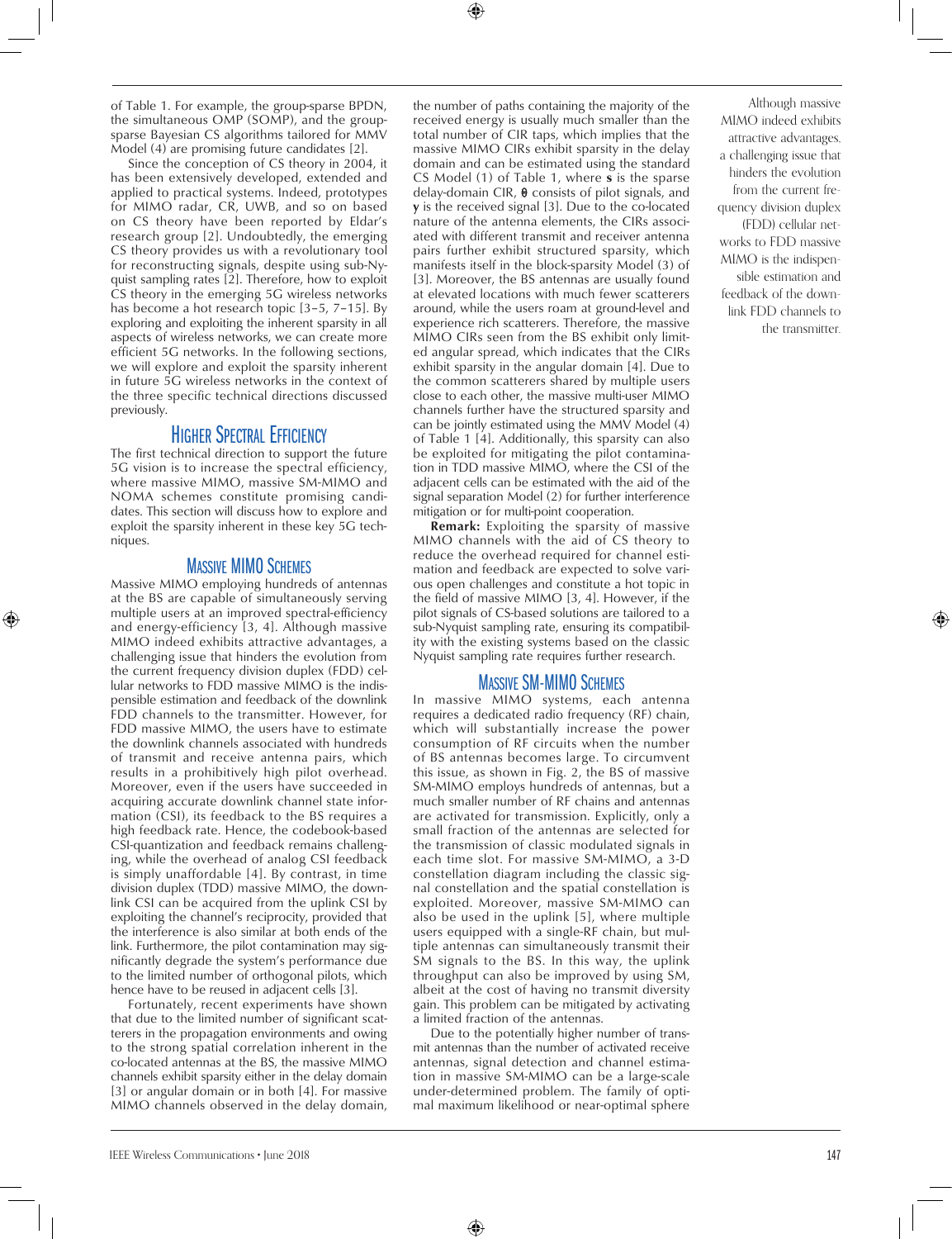

**FIGURE 2.** The SM signals in massive SM-MIMO systems are sparse.

decoding algorithms suffers from a potentially excessive complexity. By contrast, the conventional low-complexity linear algorithms, such as the linear minimum mean square error (LMMSE) algorithm, suffer from the obvious performance loss inflicted by under-determined rank-deficient systems. Fortunately, it can be observed that in the downlink of massive SM-MIMO, since only a fraction of the transmit antennas are active in each time slot, the downlink SM signals are sparse in the signal domain. Hence, we can use the standard CS Model (1) of Table 1 for developing SM signal detection, where  $s$  is the sparse SM signal,  $\theta$  is the MIMO channel matrix, and y is the received signal. Moreover, observed in Fig. 2 that for the uplink of massive SM-MIMO, each user's uplink SM signal also exhibits sparsity, thus the aggregated SM signal incorporating all of the multiple users' uplink SM signals exhibits sparsity. Therefore, it is expected that by exploiting the sparsity of the aggregated SM signals, we can use the signal separation Model (2) of Table 1 to develop a low-complexity, high-accuracy signal detector for improved uplink signal detection [5].

Remark: The sparsity of SM signals can be exploited for reducing the computational complexity of signal detection at the receiver. To elaborate a little further, channel estimation in massive SM-MIMO is more challenging than that in massive MIMO, since only a fraction of the antennas are active in each time slot. Hence, how to further explore the intrinsic sparsity of massive SM-MIMO channels and how to exploit the estimated CSI associated with the active antennas to reconstruct the complete CSI is a challenging problem requiring further investigations.

## Sparse Codewords in NOMA Systems

Cellular networks of the first four generations obeyed different orthogonal multiple access (OMA) techniques [6]. In contrast to conventional OMA techniques, such as frequency division multiple access (FDMA), time division multiple access (TDMA), and orthogonal frequency division multiple access (OFDMA), NOMA systems are potentially capable of supporting more users/devices by using non-orthogonal resources, albeit typically at the cost of increased receiver complexity.

As a competitive NOMA candidate, sparse code multiple access (SCMA) supports users with the aid of their unique user-specific spreading sequences, which are, however, non-orthogonal to each other, similar to classic m-sequences, as illustrated in Fig. 3 [6]. Each codeword exhibits sparsity and represents a spread transmission layer. In the uplink, the BS can then uniquely and unambiguously distinguish the different sparse codewords of multiple users relying on non-orthogonal resources. In the downlink, more than one transmission layer can be transmitted to each of the multiple users with the aid of the above mentioned non-orthogonal codewords. The SCMA signal detection problem can be readily formulated as the signal separation Model (2) of Table 1, where the columns of  $\mathbf{\Theta}_p$  consist of the *p*th user's codewords, and  $s_p$  is a vector with 0 and 1 binary values and only one non-zero element. Among others, the low-complexity message passing algorithm (MPA) can be invoked by the receiver for achieving a near-maximum-likelihood multi-user detection performance.

Remark: The optimal codeword design of SCMA and the associated multi-user detector may be designed with the aid of CS theory for improving the performance versus complexity trade-off [6].

## LARGER TRANSMISSION BANDWIDTH

The second technical direction contributing to the 5G vision is based on the larger transmission bandwidth, where the family of promising techniques includes CR, UWB and mmWave communication. How we might explore and exploit sparsity in these key 5G techniques will be addressed in this section.

#### Cognitive Radio

It has been revealed in the open literature that large portions of the licensed spectrum remains under-utilized [7, 8], since the licensed users may not be fully deployed across the licensed territory or might not occupy the licensed spectrum all the time, and guard bands may be adopted by primary users (PUs). Due to the sparse spectrum exploitation, CR has been advocated for dynamically sensing the unused spectrum and for allowing the secondary users (SUs) to exploit the spectrum holes, while imposing only negligible interference on the PUs.

However, enabling dynamic spectrum sensing and sharing of the entire spectral bandwidth is challenging, due to the high Nyquist sampling rate for SUs to sense a broad spectrum. To exploit the low spectrum occupancy by the licensed activities, as verified by extensive experiments and field tests [7], the compressive spectrum sensing concept, which can be described by the standard CS Model (1) of Table 1, has been invoked for sensing the spectrum at sub-Nyquist sampling rates. In CR networks, every SU can sense the spectrum holes, despite using a sub-Nyquist sampling rate. However, this strategy may be susceptible to channel fading, hence collaborative sensing relying on either centralized or distributed processing has also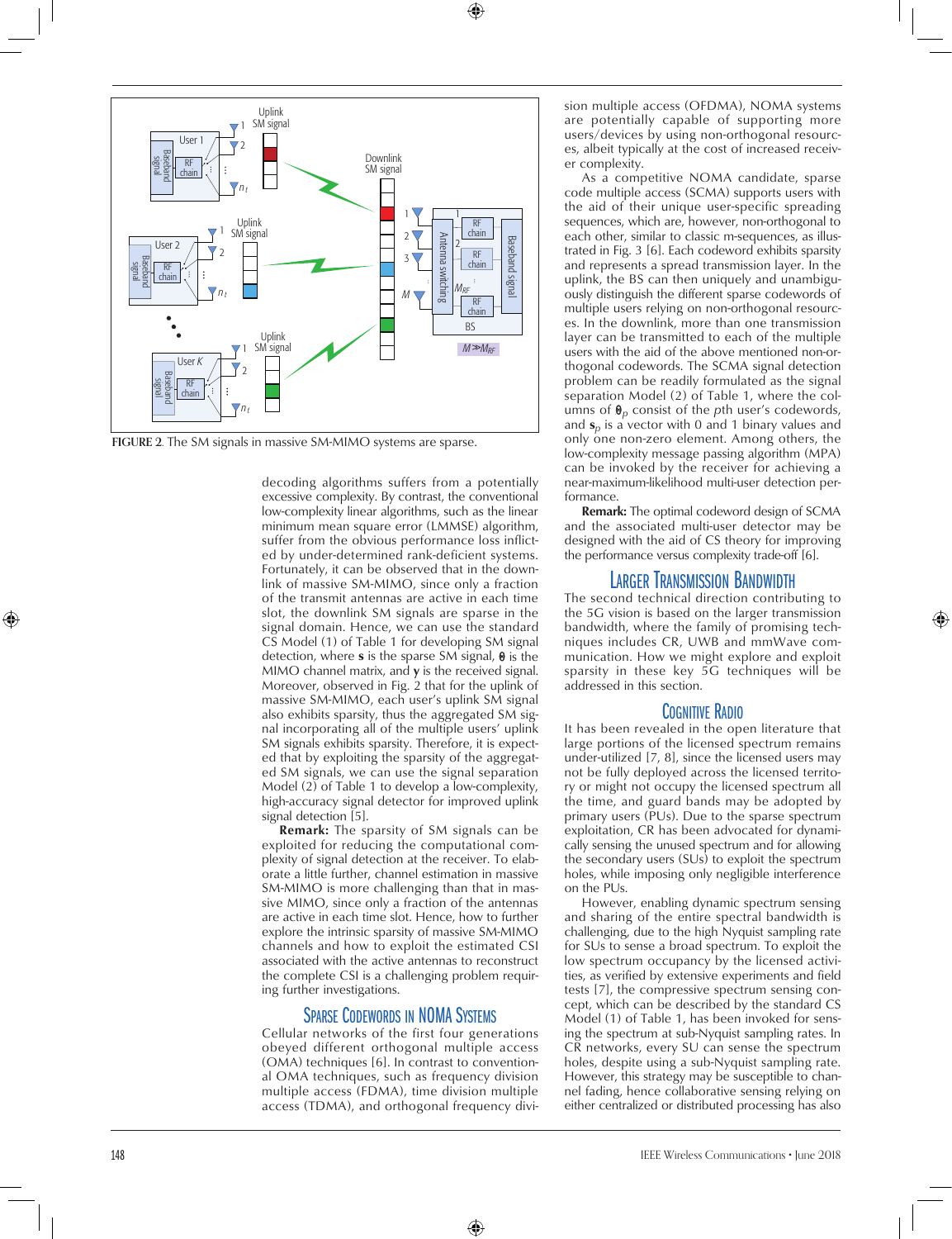been proposed [7, 8]. Due to the collaborative strategy, the sparse spectrum seized by each SU may share common components, which can be readily described by the MMV Model (4) of Table I to achieve spatial diversity [7]. Moreover, integrating a geo-location database into compressive CR is capable of further improving the performance attained [8].

Remark: CS-based CR can facilitate the employment of low-speed analog-to-digital-converters (ADCs) instead of the high-speed ADCs required by conventional Nyquist sampling theory. In closing, we mention that in addition to sensing the spectrum holes by conventional CR schemes, Xampling is also capable of demodulating the compressed received signals, provided that their transmission parameters, such as their frame structure and modulation modes, are known [2].

## Ultra-Wide Band Transmission

UWB systems are capable of achieving Gb/s data rates in short range transmission at a low power consumption [9, 10]. Due to the ultra-wide bandwidth utilized at a low power density, UWB may coexist with licensed services relying on frequency overlay. Meanwhile, the ultra-short duration of time-hopping UWB pulses enables it to enjoy fine time-resolution and multipath immunity, which can be used for wireless location.

According to Nyquist's sampling theorem, the GHz bandwidth of UWB signals requires a very high Nyquist sampling rate, which leads to the requirement of high-speed ADC and to the associated strict timing control at the receiver. This increases both power consumption and hardware cost. However, the intrinsic time-domain sparsity of the received line-of-sight (LOS) or non-line-of-sight (NLOS) UWB signals inspires the employment of an efficient sampling approach under the framework of CS, where the sparse UWB signals can be recovered by using sub-Nyquist sampling rates. Moreover, the UWB signals received over multipath channels can also be approximately considered as a linear combination of several signal bases, as in the standard CS Model (1) of Table I, where these signal bases are closely related to the UWB waveform, such as the Gaussian pulse or its derivatives [9, 10]. Compared to those users, who only exploit the time-domain sparsity of UWB signals, the latter approach can lead to a higher energy concentration and to the further improvement of the sparse representation of the received UWB signals, hence enhancing the reconstruction performance of the UWB signals received by using fewer measurements. In addition, CS can be further applied to estimate channels in UWB transmission by formulating it as the MMV Model (4) of Table 1, where the common sparsity of multiple received pilot signals is exploited [9].

Remark: The sparsity of the UWB signals facilitates the reconstruction of the UWB signals from observations sampled by the low-speed and power-saving ADCs relying on sub-Nyquist sampling. The key challenge is how to extract the complete information characterizing the analog UWB signals from the compressed measurements. Naturally, if the receiver only wants to extract the information conveyed by the UWB signals, it may be capable of directly processing the compressed measurements by skipping the reconstruction of the UWB signals [10].



**FIGURE 3.** SCMA is capable of supporting overloaded transmission by sparse code domain multiplexing.

# Millimeter-Wave Communications

The crowded microwave frequency band and the growing demand for increased data rates motivated researchers to reconsider the under-utilized mmWave spectrum (30~100 GHz). Compared to existing cellular communications operating at sub-6 GHz frequencies, mmWave communications have three distinctive features: a) the spatial sparsity of channels due to the high path-loss of NLOS paths; b) the low signal-to-noise-ratio (SNR) experienced before beamforming; and c) the much smaller number of RF chains than that of the antennas due to the hardware constraints in mmWave communications [11, 12]. Hence, the spatial sparsity of channels can be readily exploited for designing cost-efficient mmWave communications.

Hybrid Analog-Digital Precoding: The employment of transmit precoding is important for mmWave MIMO systems to achieve a large beamforming gain for the sake of compensating their high pathloss. However, the practical hardware constraint makes the conventional full-digital precoding in mmWave communications unrealistic, since a specific RF chain required by each antenna in full-digital precoding may lead to an unaffordable hardware cost and to excessive power consumption. Meanwhile, conventional analog beamforming is limited to single-stream transmission and hence fails to effectively harness spatial multiplexing. To this end, hybrid analog-digital precoding relying on a much lower number of RF chains than that of the antennas has been proposed, where the phase-shifter network can be used for partial beamforming in the analog RF domain for the sake of an improved spatial multiplexing [11].

The optimal array weight vectors of analog precoding can be selected from a set of beamforming vectors prestored according to the esti-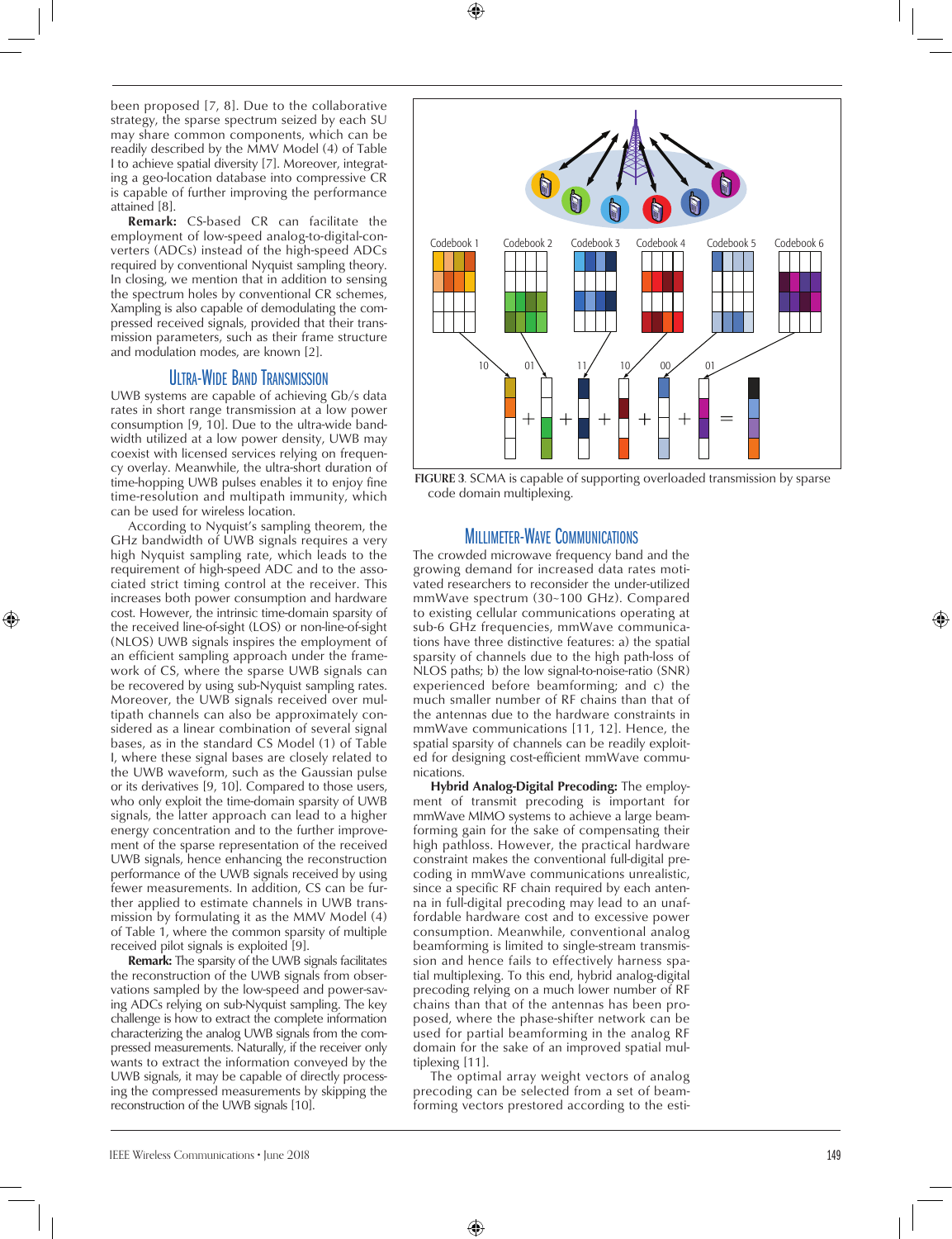By exploiting the sparsity of mmWave channels, CS can be readily exploited both for reducing the complexity of hybrid precoding and for mitigating the training overhead of channel estimation. However, how we can extend the existing CS-based solutions from narrow-band systems to broadband mmWave MIMO systems is still under investigation.

mated channels. Due to the limited number of RF chains and as a benefit of the spatial sparsity of the mmWave MIMO channels, hybrid precoding can be formulated as a sparse signal recovery problem, which was referred to as spatially sparse precoding [Eq. 18 in 11]. This problem can be efficiently solved by the modified OMP algorithm. However, the operation of this CS-based hybrid precoding scheme is limited to narrow-band channels, while practical broadband mmWave channels exhibit frequency-selective fading, which leads to a frequency-dependent hybrid precoding across the bandwidth [11]. For practical dispersive channels where OFDM is likely to be used, it is attractive to design different digital precoding/combining matrices for the different subchannels, which may then be combined with a common analog precoding/combining matrix with the aid of CS theory.

Channel Estimation: Hybrid precoding relies on accurate channel estimation, which is practically challenging for mmWave communications relying on sophisticated transceiver algorithms, such as multiuser MIMO techniques. In order to reduce the training overhead required for accurate channel estimation, CS-based estimation schemes have been proposed in [11, 12] by exploiting the sparsity of mmWave channels. Compared to conventional MIMO systems, channel estimation designed for mmWave massive MIMO in conjunction with hybrid precoding can be more challenging due to the much smaller number of RF chains than that of the antennas. The mmWave massive MIMO flat-fading channel estimation can be formulated as the standard CS Model (1) of Table 1 [Eq. 24 in 11], where s is the sparse channel vector in the angular domain, the hybrid precoding and combining matrices as well as the angular domain transform matrix compose Q, while for dispersive mmWave MIMO channels, the sparsity of angle of arrival (AoA), angle of departure (AoD), and multipath delay indicates that the channel has a low-rank property. This property can be leveraged to reconstruct the dispersive mmWave MIMO CIR, despite using a reduced number of observations [12].

**Remark:** By exploiting the sparsity of mmWave channels, CS can be readily exploited both for reducing the complexity of hybrid precoding and for mitigating the training overhead of channel estimation. However, how we can extend the existing CS-based solutions from narrow-band systems to broadband mmWave MIMO systems is still under investigation.

## Better Spectrum Reuse

The third technical direction to realize the 5G vision is to improve the frequency reuse, which can be most dramatically improved by reducing the cell-size [1]. Ultra-dense small cells including femocells, picocells, and visible-light atto-cells are capable of supporting seamless coverage, with high energy efficiency and high user capacity. Explicitly, they can substantially decrease the power consumption used for radio access, since the shorter distance between the small-cell BSs and the users reduces the path-loss [13–15]. This section will address how to explore and exploit the sparsity in dense networks under the framework of CS theory.

## BS Identification

Ultra-dense small cells may impose non-negligible ICI, which significantly degrades the received SINR. Thus, efficient interference cancellation is required for such interference-limited systems. In conventional cellular systems, orthogonal time, frequency, and code resources can be used for effectively mitigating the ICI. By contrast, in ultradense small cells, mitigating the ICI in the face of limited orthogonal resources remains an open challenge [13].

In the ultra-dense small cells of Fig. 4a, a user will be interfered by multiple interfering BSs. The actual number of interfering BSs for a certain user is usually small, although the number of available BSs can be large. Hence, the identification of the interfering BSs can be formulated based on the CS Model (1) of Table 1, where indices of non-zero elements in **s** correspond to the interfering BSs, 0 consists of the training signals, and y is the received signal at the users. To identify the interfering BSs, each BS transmits non-orthogonal training signals based on their respective cell identity. Then the users detect both the identity and even the CSI of the interfering BSs from the non-orthogonal received signals at a small overhead. Moreover, the ICI may be further mitigated by using the signal separation Model (2) of Table 1 via the CoMP transmission, where the interfering BSs become the coordinated BSs. Additionally, by exploiting the observations from multiple antennas in the spatial domain and/or frames in the temporal domain, the block-sparsity Model (3) and MMV Model (4) of Table 1 can be further considered for improved performance [13].

Remark: The identification of the interfering BSs can be formulated as a CS problem for reducing the associated overhead, by exploiting the fact that the actual number of BSs interfering with a certain user's reception is usually smaller than the total number of BSs. Under the framework of CS, designing optimal non-orthogonal training signals and robust yet low-complexity detection algorithms for identifying these potential BSs with limited resources is still under investigation.

## Massive Random Access

It is a widely maintained consensus that the Internet of Things (IoT) will lead to a plethora of devices connecting to dense networks for cloud services in 5G networks. However, the conventional orthogonal resources used for multiple access impose a hard user-load limit, which may not be able to cope with the massive connectivity ranging from  $10^2/\text{km}^2$  to  $10^7/\text{km}^2$  for the IoT [1]. It can be observed for each small-cell BS that although the number of potential users in the coverage area can be large, the proportion of active users in each time slot is likely to remain small due to the random call initiation attempts of the users accessing typical bursty data services, as shown in Fig. 4b [14]. In this article, this phenomenon is referred to as the sparsity of traffic, which points in the direction of CS-based massive random access.

More particularly, in the uplink, the users transmit their unique non-orthogonal training signals to access the cellular networks. As a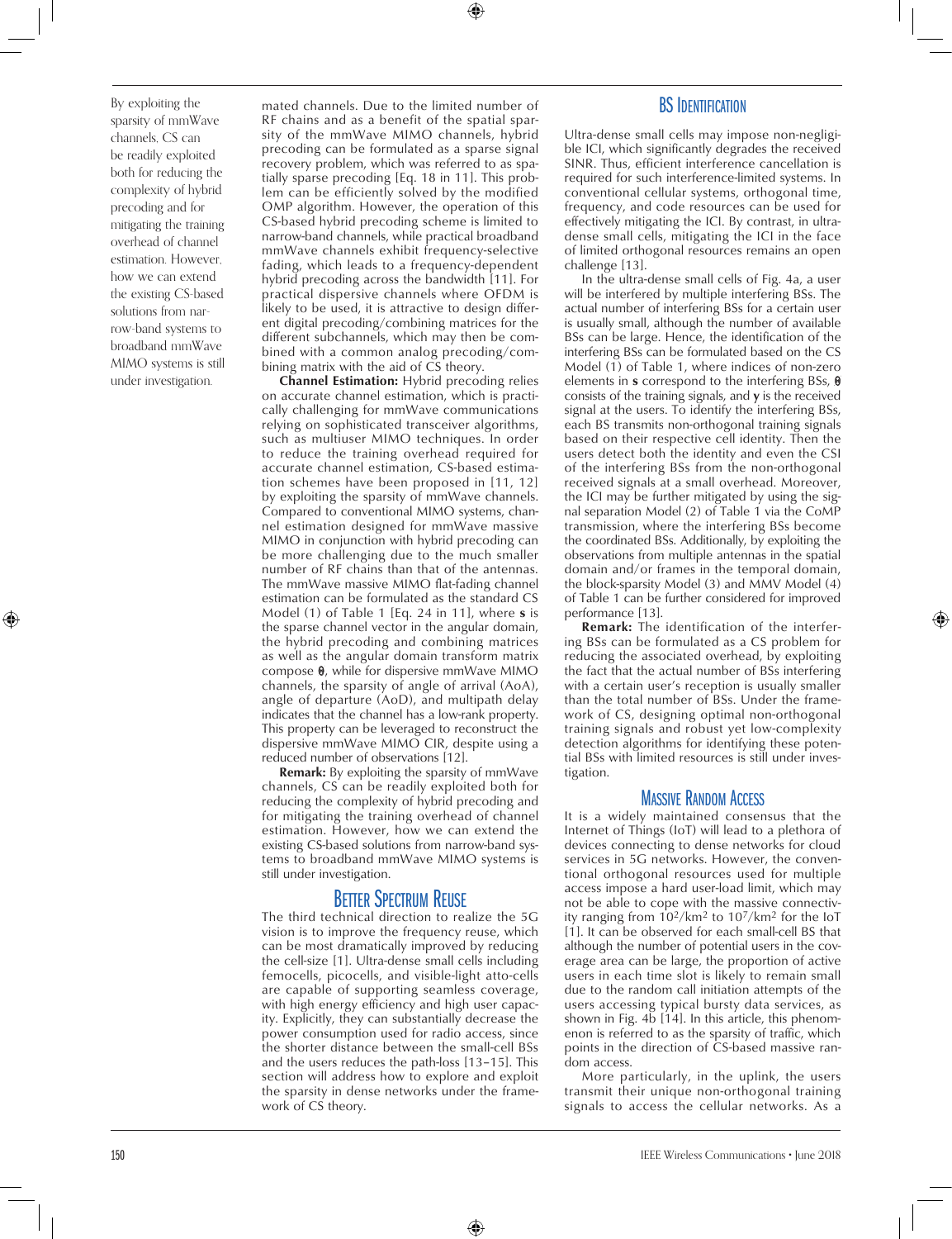

**FIGURE 4.** Sparsity in ultra-dense networks: a) Sparse interfering BSs; b) Sparsity of active users can be exploited to reduce the overhead for massive random access; c) Low-rank property of large-scale traffic matrix facilitates its reconstruction with reduced overhead to dynamically manage the network.

result, the small-cell BSs have to detect multiple active users based on the limited non-orthogonal resources. This multi-user detection process can be described by the signal separation Model (2) of Table 1 [Eq. 2 in 14]. Moreover, due to the ultra-dense nature of the small cells, the adjacent small-cell BSs can also receive some common signals, which implies that the adjacent small-cell BSs may share some common sparse components. When considering small-cell BSs constituted by the remote radio head (RRH) of the cloud radio access network (C-RAN) architecture, this sparse active-user detection carried out at the baseband unit (BBU) can be characterized by the MMV Model (4) of Table I. By exploiting this structured sparsity, it is expected that further improved active user detection performance can be achieved.

Remark: The sparsity of traffic in UDN can be exploited for mitigating the access overhead with the aid of CS theory. Compared to the identification of BSs in the downlink, supporting large-scale random access in the uplink is more challenging:

- Since the number of users is much higher than that of the BSs, the design of non-orthogonal training signals under the CS framework may become more difficult.
- Centralized cooperative processing may be optimal, but the compression of the feedback required for centralized processing may not be trivial.
- Distributed processing contributes an alternative technique of reducing the feedback overhead, but the design of efficient CS algorithms remains challenging.

# Traffic Estimation and Prediction for ENERGY-EFFICIENT DENSE NETWORKS

It has been demonstrated that the majority of power consumption for radio access is dissipated by the BSs, but this issue is more challenging in dense networks [1]. To dynamically manage radio access for the sake of improved energy efficiency, the estimation of traffic load is necessary. However, under the classic Nyquist sampling framework, to estimate the large-scale traffic matrix for UDN, the measurements required as well as the associated storage, feedback, and energy consumption may become prohibitively high. Therefore, it is necessary to explore efficient techniques of estimating the traffic load for dense networks.

Experiments have shown that the demand for radio access exhibits the obvious periodic variation on a daily basis, and it also has a spatial variation due to human activities [1]. The strong spatio-temporal correlation of traffic load indicates that the indicator matrix of traffic load exhibits a low rank, which inspires us to reconstruct the complete indicator matrix with the aid of sub-Nyquist sampling techniques [2]. When partial traffic data is missing, a spatio-temporal Kronecker compressive sensing method may be involved for recovering the traffic matrix as the standard CS Model  $(1)$  of Table 1 [Eq. 15 in 15]. This may motivate us to exploit the low-rank property for estimating the complete traffic matrix with a reduced number of observations. Furthermore, if the past history of the traffic load has been acquired, traffic prediction may be obtained by exploiting the low-rank property of the indicator matrix, and then the BSs can dynamically manage the network for improved energy efficiency. This process is illustrated in Fig. 4c. To achieve global traffic prediction from the different BSs, the estimate of traffic load sampled by different sensors has to be fed back to the fusion center, which may impose a huge overhead. This challenge may be mitigated by using part of the historic data for traffic prediction and by exploiting the low-rank nature of the indicator matrix. Moreover, since the spatial correlation of traffic load is reduced as a function of the distance of different BSs, using distributed CS-based traffic prediction with limited feedback may become a promising alterative approach to be further studied.

Remark: The low-rank nature of the traffic-indicator matrix can be exploited for reconstructing the complete indicator matrix with the aid of sub-Nyquist sampling techniques. In this way, the measurements used for traffic prediction or their feedback to the fusion center can be reduced.

# Conclusions

CS has inspired the entire signal processing community, and in this treatise we revisited the realms of next-generation wireless communications technologies. On the one hand, the very wide bandwidth, hundreds of antennas, and ultra-densely deployed BSs to support massive users in those 5G techniques will result in prohibitively large overheads, unaffordable complexity, and high cost and/or power consumption due to the large number of samples required by the Nyquist sam-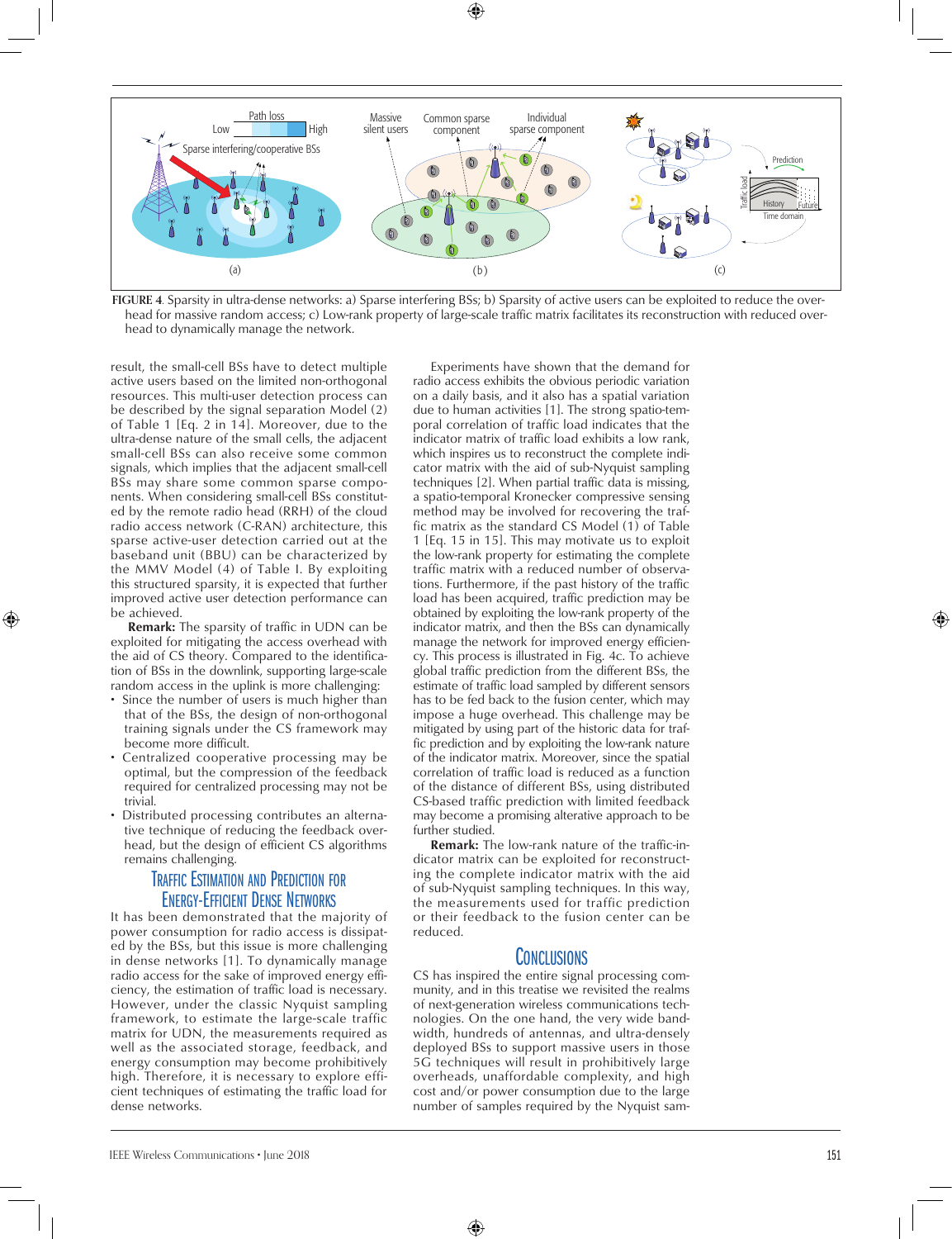CS algorithms exhibiting reduced complexity and increased reliability, as well as compatibility with current systems and hardware platforms, constitute promising potential future directions. It may be anticipated that CS will play a critical role in the design of future wireless networks. Hence, our hope is that you valued colleague might like to join this community-effort.

pling theorem. On the other hand, CS theory has provided a sub-Nyquist sampling approach to efficiently tackle the above mentioned challenges for these key 5G techniques. We have investigated the exploitation of sparsity in key 5G techniques from three technical directions and four typical models. Furthermore, we have discussed a range of open problems and future research directions from the perspective of CS theory. The theoretical research on CS-based next generation communication technologies has made substantial progress, but its applications in practical systems still have to be further investigated. CS algorithms exhibiting reduced complexity and increased reliability, as well as compatibility with current systems and hardware platforms, constitute promising potential future directions. It may be anticipated that CS will play a critical role in the design of future wireless networks. Hence, our hope is that you valued colleague might like to join this community-effort.

#### Acknowledgment

This work was supported by the National Natural Science Foundation of China (Grant No. 61711530244); the National Natural Science Foundation of China for Outstanding Young Scholars (Grant No. 61722109); the National Natural Science Foundation of China (Grant Nos. 61701027, 61571267, and 61571270); the Royal Academy of Engineering through the UKCChina Industry Academia Partnership Programme Scheme (Grant No. UK-CIAPP\49); and the Beijing Natural Science Foundation (Grant 4182055). L. Hanzo would like to acknowledge the financial support of the European Research Council's Advanced Fellow Grant.

#### **REFERENCES**

- [1] M. Agiwal, A. Roy, and N. Saxena, "Next Generation 5G Wireless Networks: A Comprehensive Survey," *IEEE Commun. Surveys Tut*., vol. 18, no. 3, 3rd Quart., 2016, pp. 1617–55.
- [2] Y. C. Eldar, *Sampling Theory: Beyond Bandlimited Systems*, Cambridge University Press, Apr. 2015.
- [3] Z. Gao *et al*., "Structured Compressive Sensing Based Spatial-Temporal Channel Estimation for FDD Massive MIMO," *IEEE Trans. Commun*., vol. 64, no. 2, Feb. 2016, pp. 601–17.
- [4] A. Liu, F. Zhu, and V. K. N. Lau, "Closed-Loop Autonomous Pilot and Compressive CSIT Feedback Resource Adaptation in Multi-User FDD Massive MIMO Systems," *IEEE Trans. Signal Process*., vol. 65, no. 1, Jan. 2017, pp. 173–83.
- [5] Z. Gao *et al*., "Compressive-Sensing-Based Multiuser Detector for the Large-Scale SMMIMO Uplink," *IEEE Trans. Veh. Technol*., vol. 65, no. 10, Oct. 2016, pp. 8725–30.
- [6] L. Dai *et al*., "Non-Orthogonal Multiple Access for 5G: Solutions, Challenges, Opportunities, and Future Research Trends," *IEEE Commun. Mag*., vo. 53, no. 9, Sept. 2015, pp. 74–81.
- [7] Z. Qin *et al*., "Wideband Spectrum Sensing on Real-Time Signals at Sub-Nyquist Sampling Rates in Single and Cooperative Multiple Nodes," *IEEE Trans. Signal Process*., vol. 64, no. 12, June 2016, pp. 3106–17.
- [8] Z. Qin, Y. Gao, and C. G. Parini, "Data-Assisted Low Complexity Compressive Spectrum Sensing on Real-Time Signals under Sub-Nyquist rate," *IEEE Trans. Wireless Commun.*, vol. 15, no. 2, Feb. 2016, pp. 1174–85.
- [9] S. Gishkori, V. Lottici, and G. Leus, "Compressive Sampling-Based Multiple Symbol Differential Detection for UWB Communications," *IEEE Trans. Wirelss Commun*., vol. 13, no. 7, July 2014, pp. 3778–90.
- [10] X. Cheng, M. Wang, and Y. L. Guan, "Ultrawideband Channel Estimation: A Bayesian Compressive Sensing Strategy Based on Statistical Sparsity," *IEEE Trans. Veh. Technol*., vol.
- 64, no. 5, May 2015, pp. 1819–32. [11] R. W. Heath *et al*., "An Overview of Signal Processing Techniques for Millimeter Wave MIMO Systems," *IEEE J. Sel. Topics Signal Process*., vol. 10, no. 3, Apr. 2016, pp. 436–53.
- [12] Z. Zhou *et al.*, "Low-Rank Tensor Decomposition-Aided Channel Estimation for Millimeter Wave MIMO-OFDM Systems," *IEEE JSAC*, vol. 35, no. 7, July 2017, pp. 1524–38.
- [13] N. Rajamohan, A. Joshi, and A. P. Kannu, "Joint Block Sparse Signal Recovery Problem and Applications in LTE Cell Search," *IEEE Trans. Veh. Technol*., vo. 66, no. 2, Feb. 2017, pp. 1130–43.
- [14] J. Liu, A. Liu, and V. K. N. Lau, "Compressive Interference Mitigation and Data Recovery in Cloud Radio Access Networks with Limited Fronthaul," *IEEE Trans. Signal Process*., vol. 65, no. 6, Mar. 2017, pp. 1437–46.
- [15] D. Jiang *et al*., "Spatio-Temporal Kronecker Compressive Sensing for Traffic Matrix Recovery," *IEEE Access*, vol. 4, July 2016, pp. 3046–53.

#### **BIOGRAPHIES**

Zhen Gao received the B.S. degree in information engineering from Beijing Institute of Technology, Beijing, China, in July 2011, and the Ph.D. degree in communication and signal processing from the Tsinghua National Laboratory for Information Science and Technology, Department of Electronic Engineering, Tsinghua University, China, in July 2016. From 2014 to 2015, he visited the Communications and Signal Processing Group at Imperial College London, UK for nearly one year. He is currently an assistant professor with both the Advanced Research Institute of Multidisciplinary Science (ARIMS) and the School of Information and Electronics, Beijing Institute of Technology, Beijing, China. His research interests are in wireless communications, with a focus on multi-carrier modulations, multiple antenna systems, and sparse signal processing. He was the recipient of the IEEE Broadcast Technology Society 2016 Scott Helt Memorial Award and the Academic Star of Tsinghua University in 2016. He was recognized as an Exemplary Reviewer of *IEEE Communications Letters* in 2016. He currently serves as an associate editor of *IEEE Access*.

Linglong Dai [M'11, SM'14] received the B.S. degree from Zhejiang University in 2003, the M.S. degree (with the highest honor) from the China Academy of Telecommunications Technology (CATT) in 2006, and the Ph.D. degree (with the highest honor) from Tsinghua University, Beijing, China, in 2011. From 2011 to 2013 he was a postdoctoral research fellow with the Department of Electronic Engineering, Tsinghua University, where he has been an assistant professor since July 2013, and then an associate professor since June 2016. His current research interests include massive MIMO, millimeter-wave communications, multiple access, and sparse signal processing. He has published over 50 IEEE journal papers and over 40 IEEE conference papers, with over 2300 citations. He also holds 13 granted patents. He has received four conference Best Paper Awards at IEEE ICC 2013, IEEE ICC 2014, WCSP 2016, and IEEE ICC 2017, and he also received the *IEEE Transactions on Broadcasting* Best Paper Award in 2015, the Science and Technology Award of the China Institute of Communications in 2016, and the National Natural Science Foundation of China for Outstanding Young Scholar in 2017. He currently serves as an editor for *IEEE Transactions on Communications*, *IEEE Transactions on Vehicular Technology*, and *IEEE Communications Letters*.

SHUANGFENG HAN received the M.S. and Ph.D. degrees in electrical engineering from Tsinghua University in 2002 and 2006 respectively. He joined Samsung Electronics as a senior engineer in 2006, working on MIMO, MultiBS MIMO, and related areas. Since 2012 he has been a senior project manager with the Green Communication Research Center at the China Mobile Research Institute. His research interests are green 5G, massive MIMO, full duplex, NOMA and EE-SE co-design. Currently, he is the vice chair of the wireless technology working group of China's IMT-2020 (5G) promotion group.

Chih-Lin I received the Ph.D. degree in electrical engineering from Stanford University. She has been with multiple world-class companies and research institutes leading research and development, including AT&T Bell Laboratories; Director of AT&T HQ; Director of ITRI Taiwan; and VPGD of ASTRI Hong Kong. Her current research interests center around green, soft, and open. She received the *IEEE Transactions on Communications* Stephen Rice Best Paper Award, is a winner of the CCCP National 1000 Talent Program, and received the 2015 Industrial Innovation Award of the IEEE Communication Society for Leadership and Innovation in Next-Generation Cellular Wireless Networks. In 2011, she joined China Mobile as its Chief Scientist of Wireless Technologies, established the Green Communications Research Center, and launched the 5G Key Technologies Research and Development. She was a professor with National Chiao Tung University, an adjunct professor at Nanyang Technological University, and is currently an adjunct professor with the Beijing